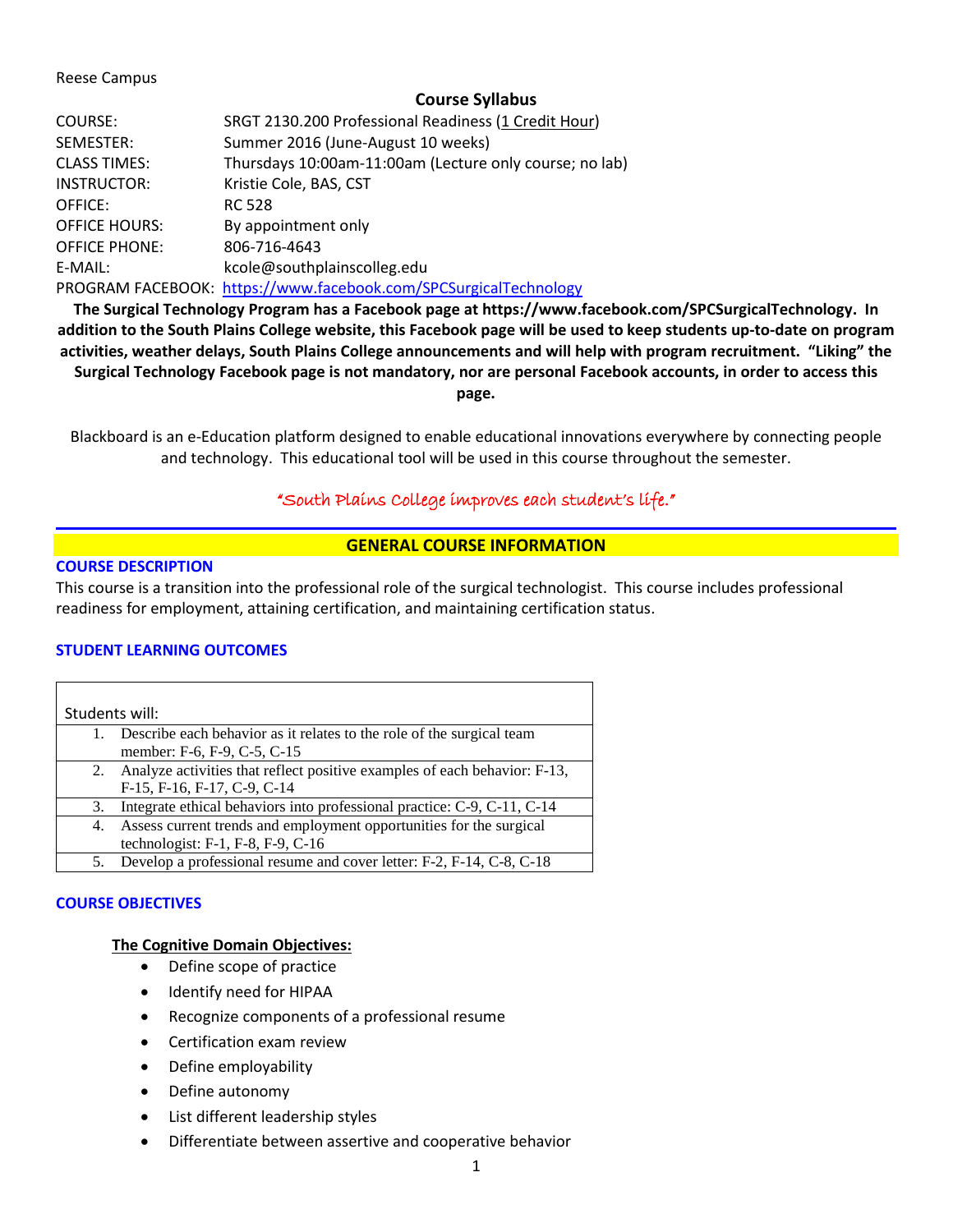#### **The Psychomotor Domain Objectives:**

- Write a resume and cover letter
- Fill out a job application
- Participate in teamwork exercises
- Apply critical thinking to clinical roles
- Apply leadership qualities to daily life
- Certification exam review
- Apply HIPAA guidelines to the role of the surgical technologist
- Explain commitment, self-direction and work ethic
- Evaluate different conflict management techniques

### **The Affective Domain Objectives:**

- Discuss positive qualities of a health care professional
- Discuss ways to advance the profession of surgical technology
- Discuss the skills needed during a job interview
- Discuss the transition from student to surgical technologist
- Discuss the role of the surgical technologist in the OR
- Evaluate related career opportunities
- Describe affective behaviors and leadership skills
- Certification exam review

### **OUTCOMES ASSESSMENT METHODS**

Assessment methods for this course are both formative and summative. **Formative assessments include**:

- discussions
- homework
- exams
- classroom activities

#### **Summative assessment includes:**

• student developed portfolios

#### **ACADEMIC INTEGRITY**

It is the aim of the faculty of South Plains College to foster a spirit of complete honesty and a high standard of integrity. The attempt of any student to present as his or her own any work which he or she has not honestly performed is regarded by the faculty and administration as a most serious offense and renders the offender liable to serious consequences, possibly suspension.

**Cheating** - Dishonesty of any kind on examinations or on written assignments, illegal possession of examinations, the use of unauthorized notes during an examination, obtaining information during an examination from the textbook or from the examination paper of another student, assisting others to cheat, alteration of grade records, illegal entry or unauthorized presence in the office are examples of cheating. Complete honesty is required of the student in the presentation f any and all phases of coursework. This applies to quizzes of whatever length, as well as final examinations, to daily reports and to term papers.

**Plagiarism** - Offering the work of another as one's own, without proper acknowledgment, is plagiarism; therefore, any student who fails to give credit for quotations or essentially identical expression of material taken from books, encyclopedias, magazines and other reference works, or from themes, reports or other writings of a fellow student, is guilty of plagiarism.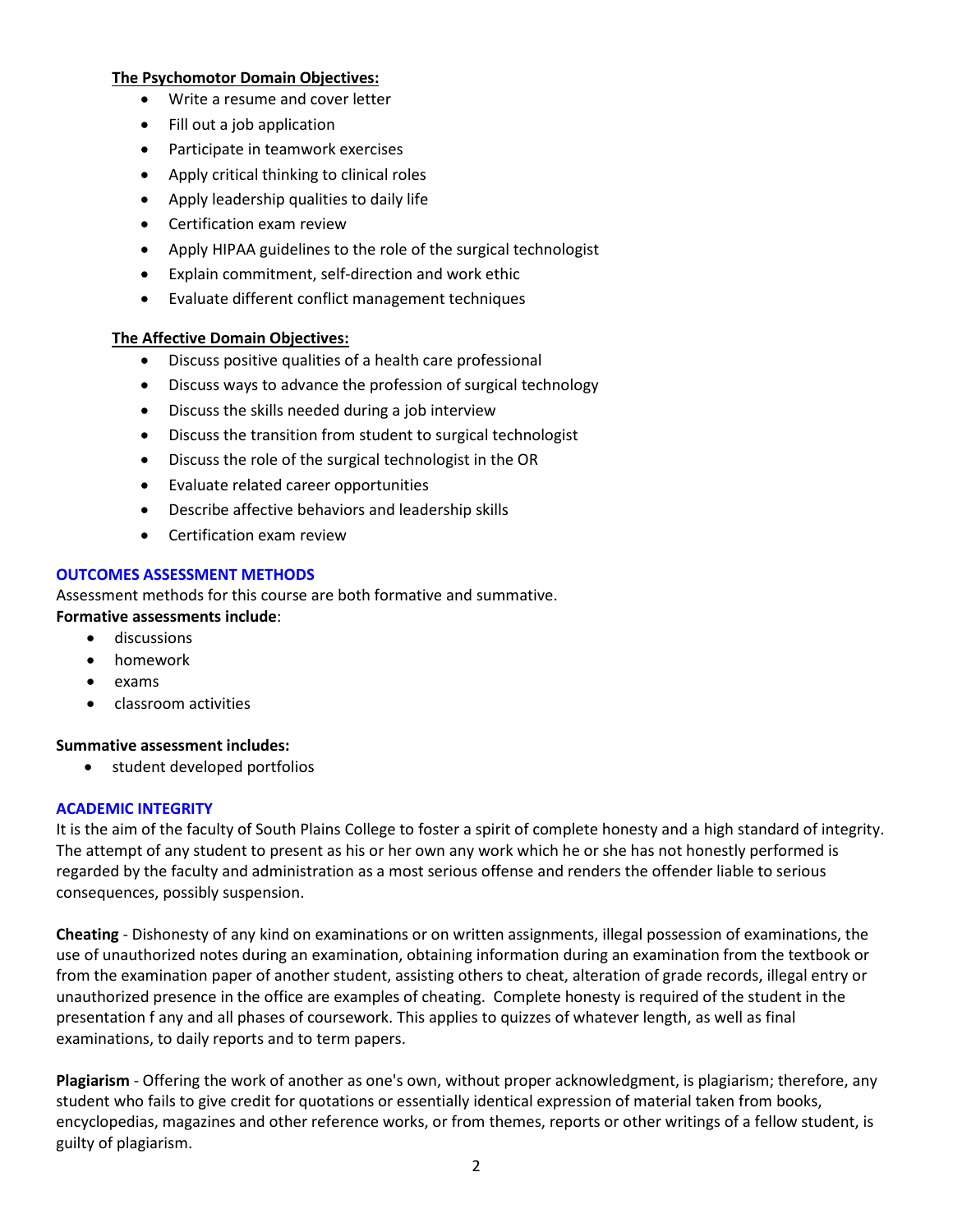#### **SCANS and FOUNDATION SKILLS**

Refer also to Course Objectives. SCANS and Foundation Skills attached.

#### **VERIFICATION OF WORKPLACE COMPETENCIES**

**This course does not include a Capstone component.**

### **SPECIFIC COURSE INFORMATION**

#### **METHODS OF TEACHING**:

- **Lecture**
- PowerPoint Presentations
- Role playing
- Question/discussion
- **Review**
- **Examinations**
- Class activities

#### **ATTENDANCE POLICY**

Class attendance is mandatory. Students are allowed three (3) absences and will be administratively withdrawn on the fourth (4<sup>th</sup>) absence. A tardy will be given if the student is not present for the class or lab within the first 5 minutes of the class period. Two (2) tardies equal one (1) absence. If a student misses more than 30 minutes of any class session, an absence will be given for the day.

#### **ASSIGNMENT POLICY**

No late work will be accepted. Work is considered late after the end of the day of which the assignment is due. Assignments are not to be completed in class unless given permission by the instructor; should a student be observed to be working on an assignment in class without permission, the student will receive a zero for the assignment.

Make-up exams will not be given. If a student is more than 30 minutes tardy, **or** an exam has already been completed by the rest of the class, the student will not be allowed to begin the exam due to the delay it will cause in instruction. Students are not allowed to leave the room while exams are still being given. All personal business must be taken care of before the exam begins, or after all exams have been turned in.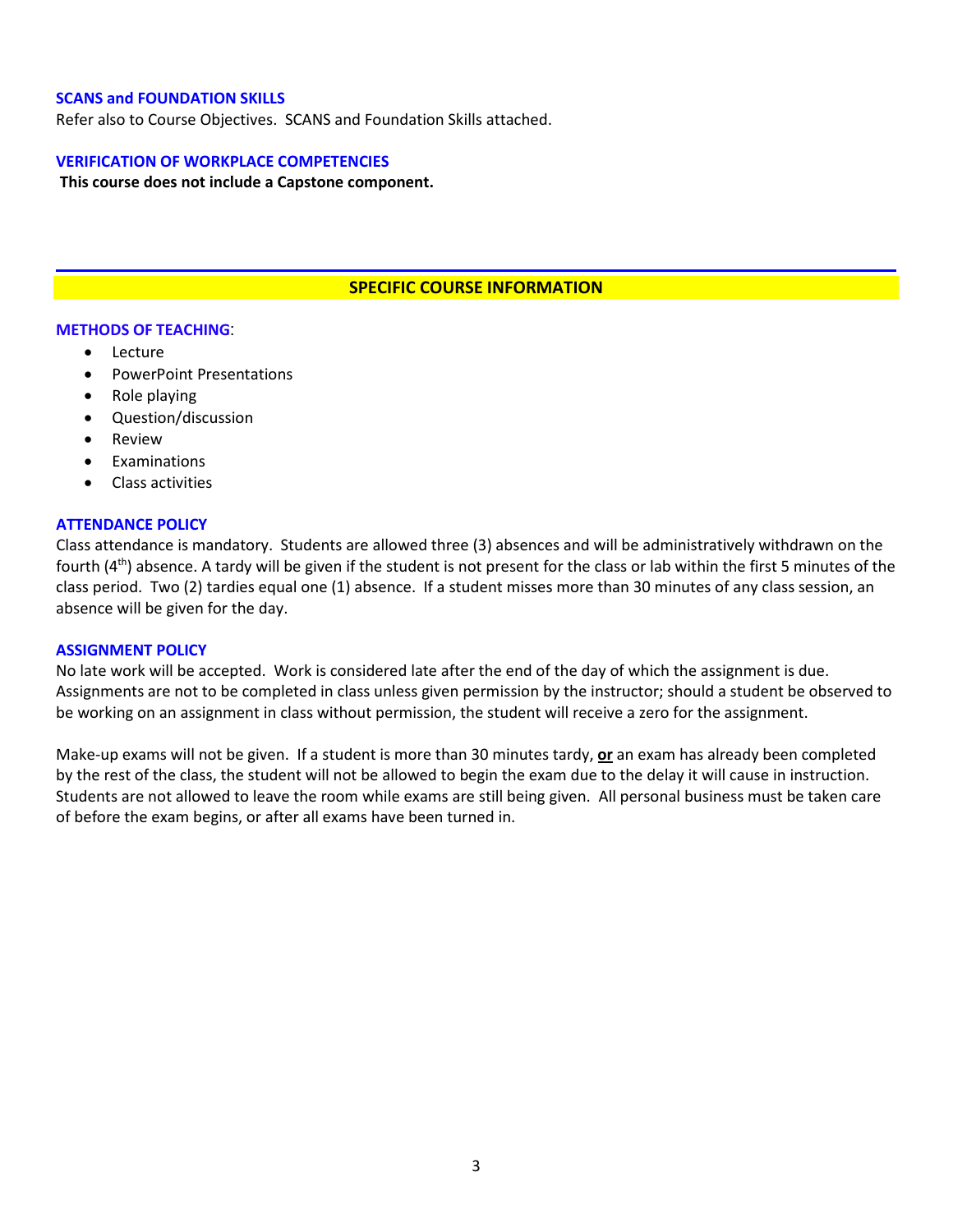#### **GRADING POLICY**

The course grade will be determined by a combination of the following:

| Homework             |                | 20%  |
|----------------------|----------------|------|
| Quiz                 |                | 20%  |
| Participation        |                | 20%  |
| Resume/Cover letter  | 40%            |      |
|                      |                | 100% |
| <b>Grading Scale</b> | $91 - 100 = A$ |      |
|                      | $81 - 90 = B$  |      |
|                      | $75 - 80 = C$  |      |

 *Below 75 is failing*

A final grade average of C (75) must be maintained in all Surgical Technology classes. You must pass all courses to proceed to the next semester.

#### **COMMUNICATION POLICY**

Electronic communication between instructor and students in this course will utilize the South Plains College email systems. Instructor will not initiate communication using private email accounts. Students are encouraged to check SPC email on a regular basis.

#### **STUDENT CONDUCT**

Students in this class are expected to abide by the standards of student conduct as defined in the SPC Student Guide pages 11-14.

#### **SPECIAL REQUIREMENTS**

**Cell Phones** – Cell phones are permitted in class. They MUST be turned to silent. A student whose phone sounds during class, or is observed to be using the phone in any way without permission from the instructor will be sent home for the day with an absence.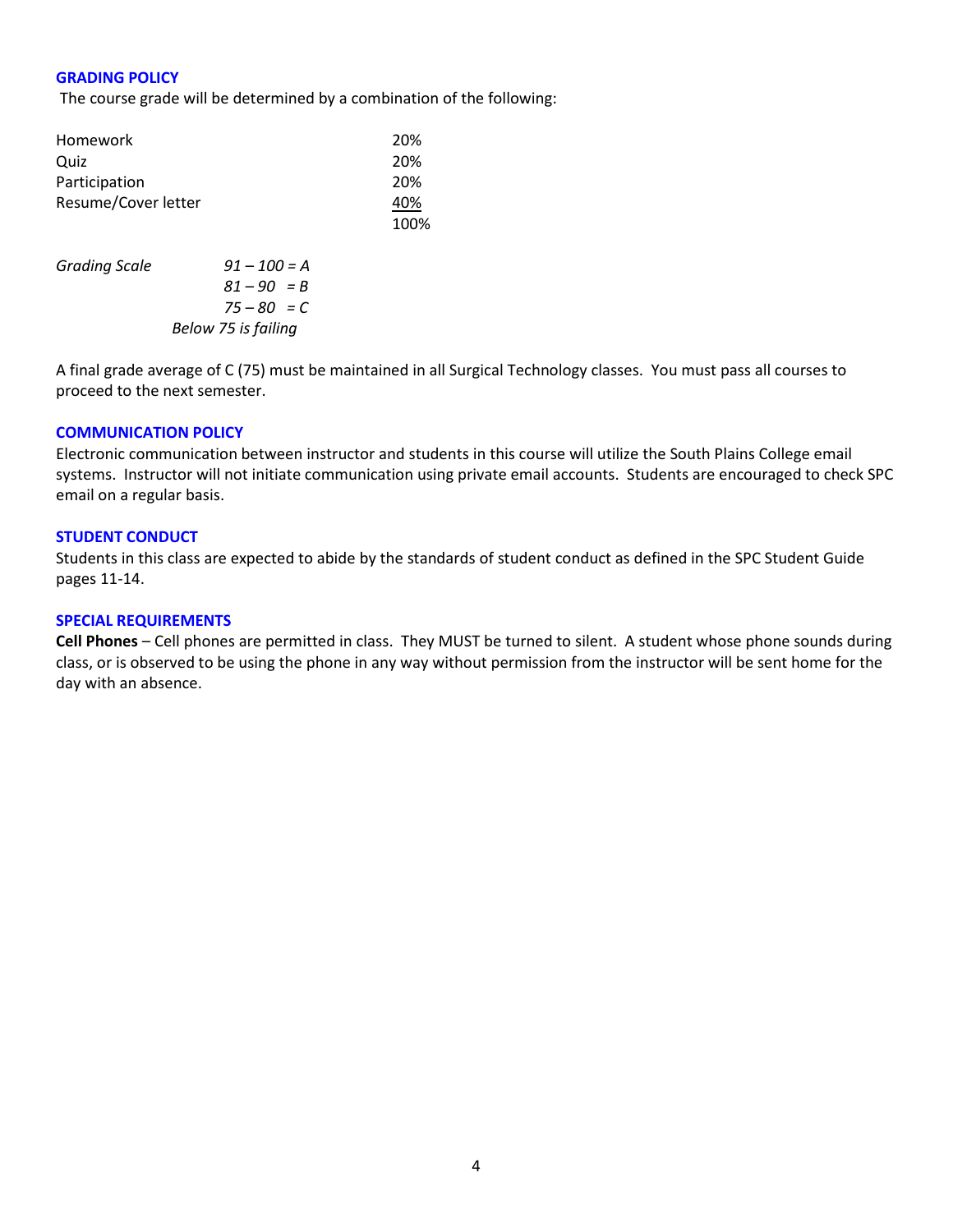## **COURSE CONTENT OUTLINE**

Course Outline is subject to change by instructor.

### **Week 1**

- Syllabus overview
- Guess Speaker

### **Week 2**

- Applications
- Resume and Cover letters
- Interviewing, attire, correspondence
- Business writing,

## **HOMEWORK (Resume and Cover Letter)**

### **Week 3**

### **Homework Due**

Rough Draft: Resume and Cover letter -Doesn't have to be on Resume paper

## **Week 4**

• **Interviewing**

## **Week 5**

• 7 Ps of Professionalism

## **Week 6**

Affective behaviors

• Adaptability, Anticipation, Autonomy, Commitment, Critical Thinking, Discrimination, Empathy, Flexibility, Internalization, Motivation, Work Ethic, Prioritization, Self-direction, Selfmonitoring, Surgical Conscience

### **Week 7**

Leadership

- What makes a leader, leadership styles
- Communication skills, motivation
- Problem solving and critical thinking
- Precepting and training

**Week 8 HIPAA**

**Week 9 HIPAA**

# **Week 10**

#### **Exam**

- Interviewing, attire, resumes Affective behaviors, Leadership,
- other

## **Schedule is subject to change by instructor depending on guess speakers.**

3 Quizzes throughout this class. Please make an effort to attend every class.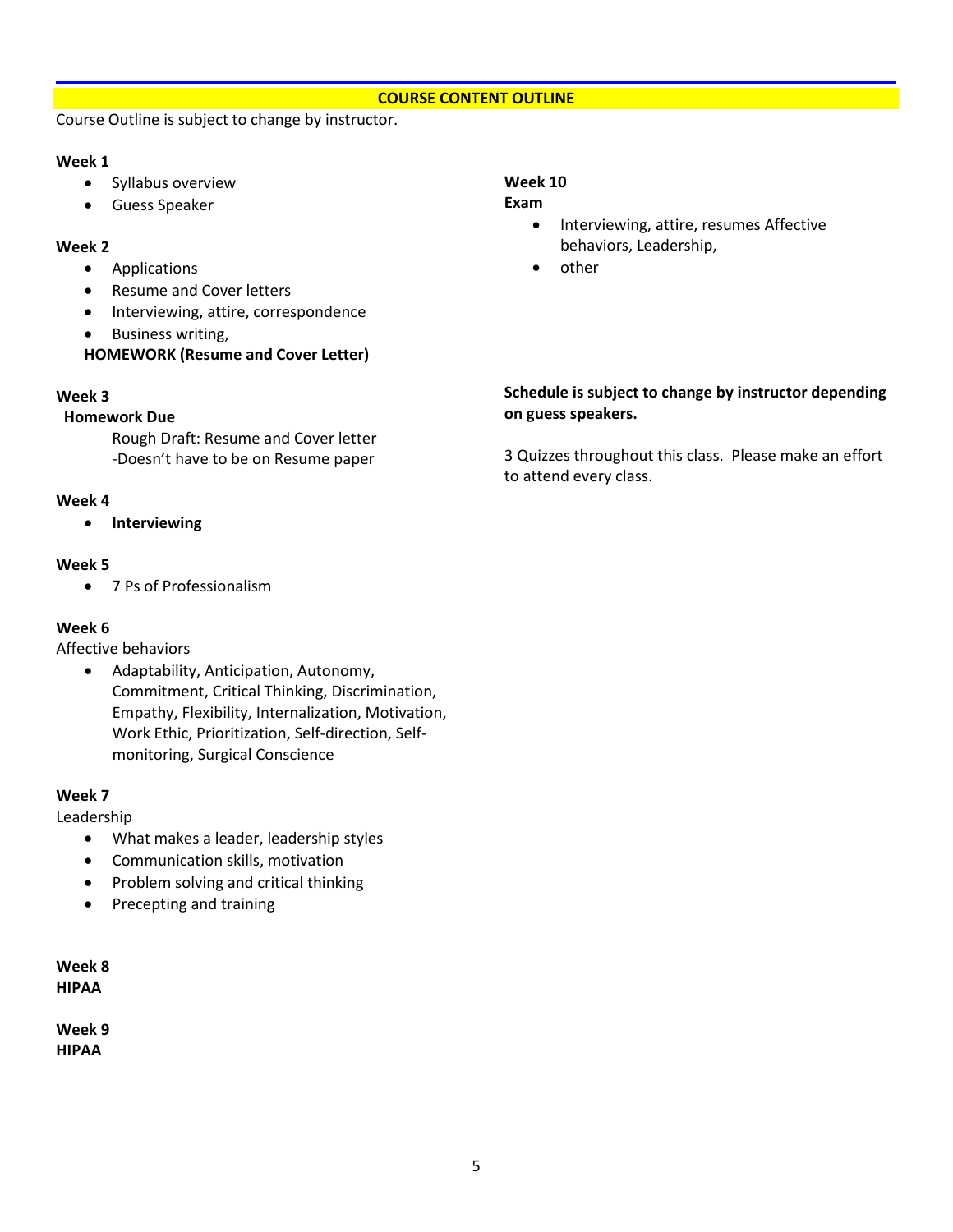### **ACCOMMODATIONS**

## **DIVERSITY STATEMENT**

In this class, the teacher will establish and support an environment that values and nurtures individual and group differences and encourages engagement and interaction. Understanding and respecting multiple experiences and perspectives will serve to challenge and stimulate all of us to learn about others, about the larger world and about ourselves. By promoting diversity and intellectual exchange, we will not only mirror society as it is, but also model society as it should and can be.

## **DISABILITIES STATEMENT**

## ADA Statement

Students with disabilities, including but not limited to physical, psychiatric, or learning disabilities, who wish to request accommodations in this class should notify the Disability Services Office early in the semester so that the appropriate arrangements may be made. In accordance with federal law, a student requesting accommodations must provide acceptable documentation of his/her disability to the Disability Services Office. For more information, call or visit the Disability Services Office through the Guidance and Counseling Centers at Reese Center (Building 8) [716-4606,](tel:716-4606) or Levelland (Student Services Building) [716-2577.](tel:716-2577)

# **FOUNDATION SKILLS**

# **BASIC SKILLS–Reads, Writes, Performs Arithmetic and Mathematical Operations, Listens and Speaks**

F-1 Reading–locates, understands, and interprets written information in prose and in documents such as manuals, graphs, and schedules.

F-2 Writing–communicates thoughts, ideas, information and messages in writing and creates documents such as letters, directions, manuals, reports, graphs, and flow charts.

F-3 Arithmetic–performs basic computations; uses basic numerical concepts such as whole numbers, etc.

F-4 Mathematics–approaches practical problems by choosing appropriately from a variety of mathematical techniques.

F-5 Listening–receives, attends to, interprets, and responds to verbal messages and other cues.

F-6 Speaking–organizes ideas and communicates orally.

# **THINKING SKILLS–Thinks Creatively, Makes Decisions, Solves Problems, Visualizes and Knows How to Learn and Reason**

F-7 Creative Thinking–generates new ideas.

F-8 Decision-Making–specifies goals and constraints, generates alternatives, considers risks, evaluates and chooses best alternative.

F-9 Problem Solving–recognizes problems, devises and implements plan of action.

F-10 Seeing Things in the Mind's Eye–organizes and processes symbols, pictures, graphs, objects, and other information.

F-11 Knowing How to Learn–uses efficient learning techniques to acquire and apply new knowledge and skills.

F-12 Reasoning–discovers a rule or principle underlying the relationship between two or more objects and applies it when solving a problem.

# **PERSONAL QUALITIES–Displays Responsibility, Self-Esteem, Sociability, Self-Management, Integrity and Honesty**

F-13 Responsibility–exerts a high level of effort and perseveres towards goal attainment.

F-14 Self-Esteem–believes in own self-worth and maintains a positive view of self.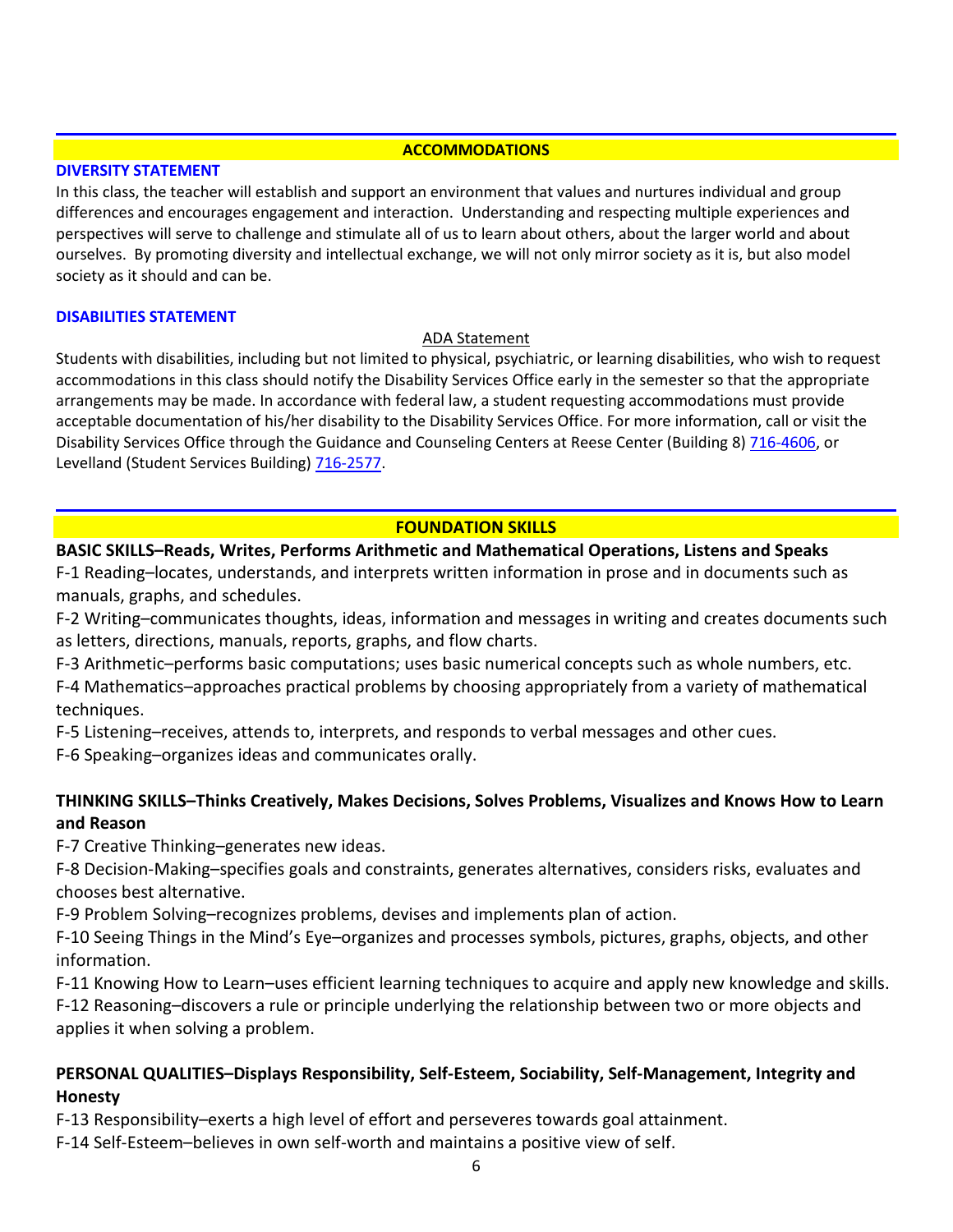F-15 Sociability–demonstrates understanding, friendliness, adaptability, empathy and politeness in group settings.

F-16 Self-Management–assesses self accurately, sets personal goals, monitors progress and exhibits selfcontrol.

F-17 Integrity/Honesty–chooses ethical courses of action.

# **SCANS COMPETENCIES**

C-1 **TIME** - Selects goal - relevant activities, ranks them, allocates time, prepares and follows schedules. C-2 **MONEY** - Uses or prepares budgets, makes forecasts, keeps records and makes adjustments to meet objectives.

C-3 **MATERIALS AND FACILITIES** - Acquires, stores, allocates, and uses materials or space efficiently.

C-4 **HUMAN RESOURCES** - Assesses skills and distributes work accordingly, evaluates performances and provides feedback.

# **INFORMATION - Acquires and Uses Information**

C-5 Acquires and evaluates information.

- C-6 Organizes and maintains information.
- C-7 Interprets and communicates information.
- C-8 Uses computers to process information.

# **INTERPERSONAL–Works With Others**

C-9 Participates as members of a team and contributes to group effort.

C-10 Teaches others new skills.

C-11 Serves Clients/Customers–works to satisfy customer's expectations.

C-12 Exercises Leadership–communicates ideas to justify position, persuades and convinces others, responsibly challenges existing procedures and policies.

C-13 Negotiates-works toward agreements involving exchanges of resources; resolves divergent interests.

C-14 Works With Diversity–works well with men and women from diverse backgrounds.

# **SYSTEMS–Understands Complex Interrelationships**

C-15 Understands Systems–knows how social, organizational, and technological systems work and operates effectively with them.

C-16 Monitors and Corrects Performance–distinguishes trends, predicts impacts on system operations, diagnoses systems performance and corrects malfunctions.

C-17 Improves or Designs Systems–suggests modifications to existing systems and develops new or alternative systems to improve performance.

# **TECHNOLOGY–Works with a Variety of Technologies**

C-18 Selects Technology–chooses procedures, tools, or equipment, including computers and related technologies.

C-19 Applies Technology to Task–understands overall intent and proper procedures for setup and operation of equipment.

C-20 Maintains and Troubleshoots Equipment–prevents, identifies, or solves problems with equipment, including computers and other technologies.